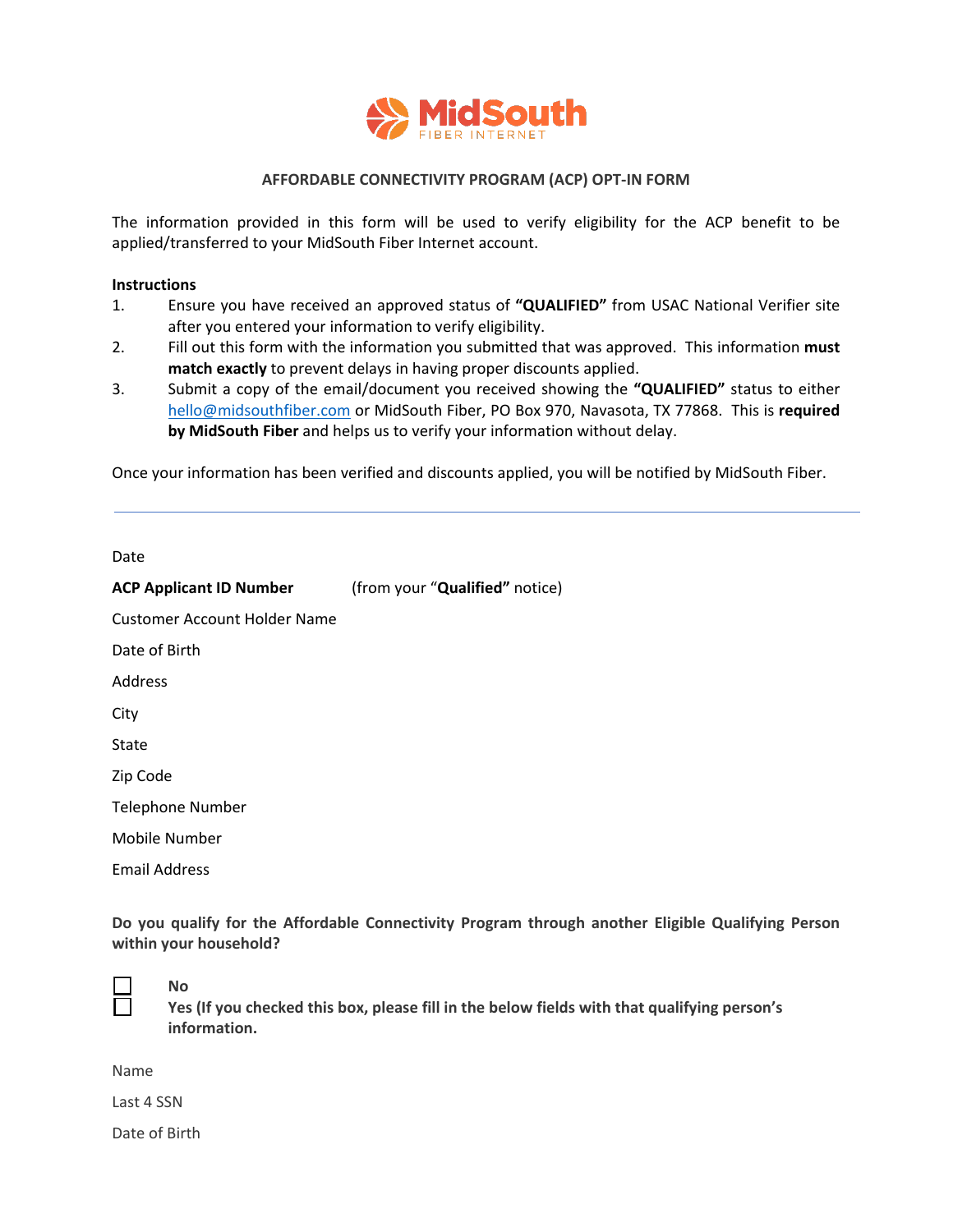**Please read and initial each of the following to participate in the ACP Program:**

I hereby opt-in to the Affordable Connectivity Program (ACP).

I acknowledge that I am aware of the eligibility requirements for the ACP. If I can't demonstrate eligibility, I will not be enrolled in the program and/or MidSouth Fiber Internet will be required to de-enroll me from the program.

I acknowledge the ACP is a government program that reduces my broadband internet access service bill.

I acknowledge that I may obtain ACP-supported broadband service from any participating provider of my choosing and that I can transfer my ACP benefit to another provider one time a month.

I acknowledge I may apply the ACP benefit to any broadband service offering of MidSouth Fiber Internet at the same terms and available to households that are not eligible for the ACP supported service.

I acknowledge my provider may disconnect my ACP supported service after 90 consecutive days of non-payment.

I acknowledge I will be subject to the MidSouth Fiber Internet's undiscounted rates and general terms and conditions if the ACP ends, if I transfer my benefit to another provider but continue to receive service from MidSouth Fiber Internet, or upon de-enrollment from the ACP.

I acknowledge I may file a complaint regarding an ACP supported service or any difficulty enrolling with a provider via the Commission's Consumer Complain Center at [https://consumercomplaints.fcc.gov/hc/en-us or by calling 888-225-5322.](https://consumercomplaints.fcc.gov/hc/en-us%20or%20by%20calling%20888-225-5322) 

I acknowledge that the ACP Program is non-transferable and that the discount is limited to one ACP discount per household, and I further certify that no other member of my household is receiving a benefit under the ACP.

I acknowledge that I have reviewed the available services and upload/download speeds and data caps for services offer by MidSouth Fiber Internet for the ACP Program.

I consent to applying my ACP program benefit to the broadband Internet access service I receive from MidSouth Fiber Internet.

I consent to MidSouth Fiber Internet disclosing and/or transmitting any information required to the program Administrator for my participation in the program including but not limited to my name, my dependent's name, date of birth, last 4 digits of social security number or Tribal Identification Number, address, telephone number, type of service, start date of service, termination of service date, ACP Program discount amount, eligible program, tribal benefit status, Lifeline Tribal Benefit, Linkup Service Date and Independent Economic Household certification date.

I acknowledge that if MidSouth Fiber Internet has a reasonable basis to believe that I am no longer eligible to receive the ACP benefit, I will receive a notification of impending termination of my ACP benefit and will have 30 days following the date of such notice to demonstrate continued eligibility.